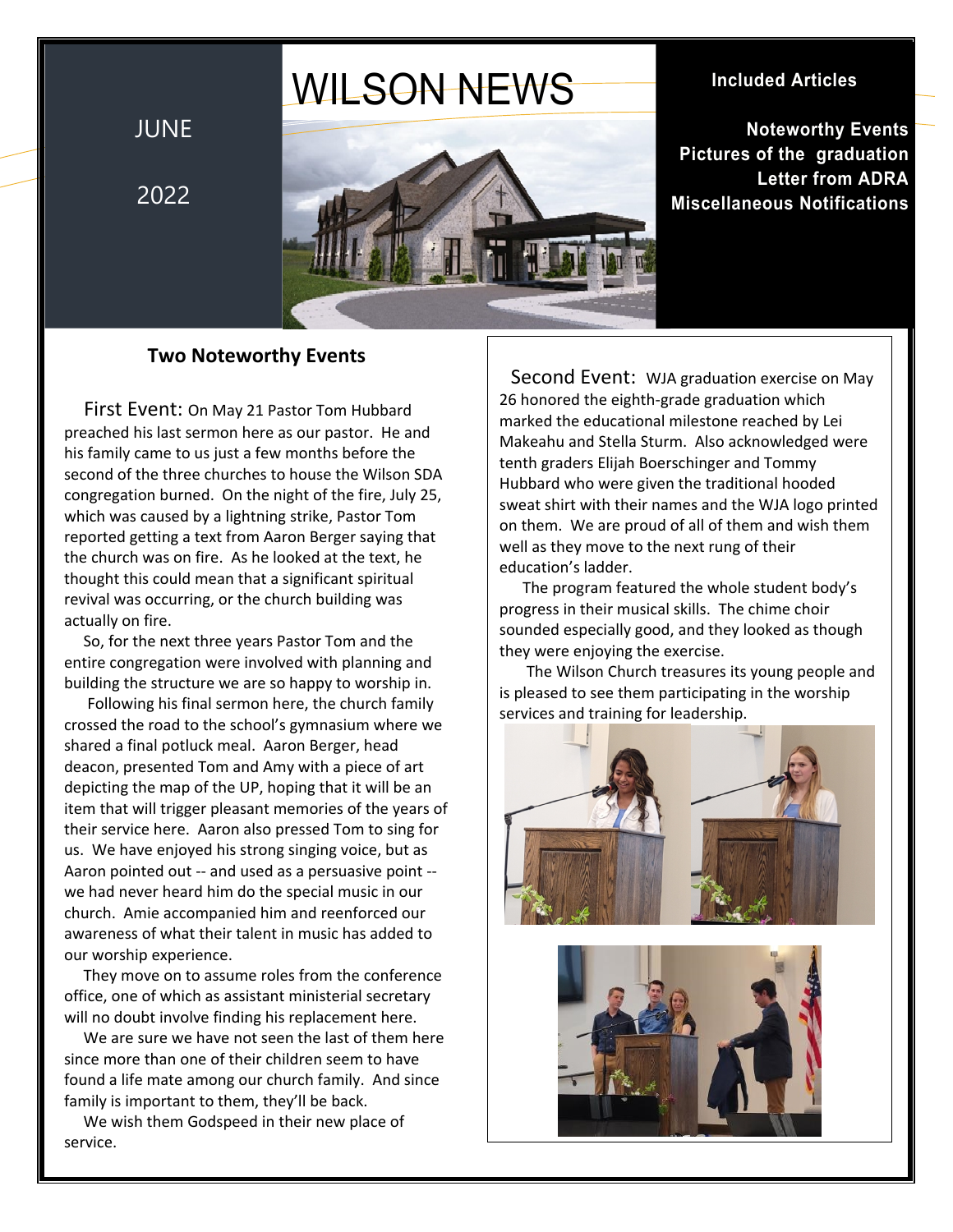#### **A Letter from ADRA to the Church**

It is clear that a major humanitarian crisis has unfolded before our eyes. The crises in Ukraine are growing worse daily. The number of casualties is unknown, but we do know many thousands of Ukrainians are fleeing their homes. ADRA teams stand ready to help refugees in Poland and other countries neighboring Ukraine. ADRA and local Adventist churches are partnering to deliver help to these people in crisis. Your gift will quickly be put to work on the ground, helping those who need it most. Every \$15 you give can provide an ADRA SOS kit to a person in need. These kits contain water purifying tablets, water filters, emergency food rations, shelter materials, hygiene kits and other items that provide immediate relief for people in need. Please prayerfully consider making a charitable contribution to ADRA to help with this endeavor. Give online at ADRA.org/respond now or mark it on your tithe envelope. Thank you for your prayerful, generous and timely support.

#### Rada Cutlery

A Home & School Fund Raiser For the school expansion project hpps://radafundraising.com?rfsn=1820058.87e8e7

Speaking of helping opportunities in a world looking like the "days of Noah," it is my feeling that before Jesus comes what money we have will be worth nothing, whether it's in the bank or under the mattress. So, is this not a good time to use it for good while it is still worth something? Our God promises to supply all our needs…perhaps a generous heart can be the vehicle to fulfill that promise for someone in need. Char Moon

#### **Morning Psalm**

 The Lord is my Teacher. I sit before Him in the morning, As the dawn is breaking, I listen for His voice. He speaks and my thoughts follow; My ideas are challenged and changed. My soul is fed with the bread of heaven. Living water cleanses my heart. I enter the new day refreshed. By Valerie Messersmth

## **Subject: Hands**

A basketball is worth about \$19.00.

- A basketball in Michael Jordan's hands is worth about \$33 million.
- It depends on whose hands it's in.
- I baseball in my hands is worth about \$6.00 A baseball in Mark McGuire's hands is worth \$19 million
- It depends on whose hands it's in.
- Two fish and five loaves in my hands is a couple fish sandwiches.
- Two fish and five loaves in God's hands will feed thousands.

If depends on whose hands they're in.

Nails in my hands might produce a bird house. Nails in Jesus Chest's hands will produce salvation for the entire world.

So put your concerns, your fears, your hopes, your families and relationships in God's hands – because it depends on whose hands they're in.